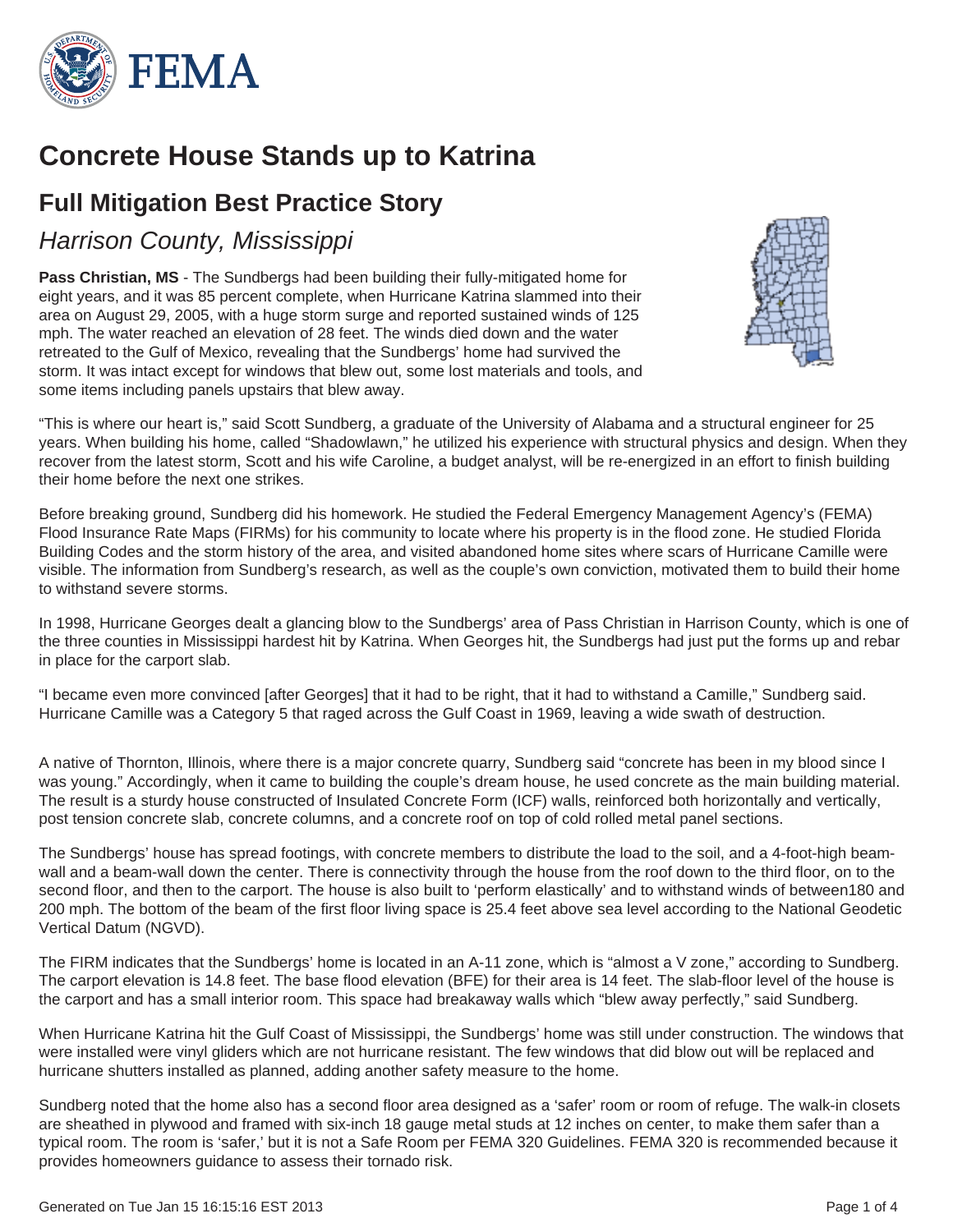Sundberg firmly believes that adopting proper codes, with respect to the BFE, "could prevent 75 percent of the damage." He also stated that "as compliance increases, damage is less." Sundberg is following the much-increased codes put into place in the mid-1990s in Florida following Hurricane Andrew's damage to the Homestead area in 1992.

The Sundbergs' home, which stands roughly 350 feet from the shoreline, is fully insured. The couple has yet to settle their flood insurance claim. They had renters insurance for the contents of their rental home in Long Beach, which was destroyed. Unfortunately, they did not have flood insurance, so they lost everything at that property and their belongings and precious records were not insured against flood. The Sundbergs had to replace their cars, and all of the finished landscaping at their new home was destroyed.

Since Katrina, the couple has been living in an 8-foot by 33-foot trailer, with two 3-foot slideouts parked next to their driveway.

When they visited their new home after Katrina, Sundberg looked for cracking, spawling, and displacement. He was relieved to find no signs that the structural integrity of the home was compromised. "Using concrete adds about 10 to 15 percent above the cost of conventional construction," stated Sundberg. In this case, it proved to be a wise investment since using conventional methods of building may have led to greater losses.

Photo Caption 1: The water line was at 28 ft. as indicated by the red line in this photo. Photo Caption 2: This photo clearly shows the concrete post and beam construction that supports the 3,000 sq ft structure. Photo 1 courtesy of the Mitigation Assessment Team. Photo 2 courtesy of John Fleck.

| <b>Key Activity/Project Information</b> |                                              |
|-----------------------------------------|----------------------------------------------|
|                                         | Sector: Private                              |
|                                         | Hazard Type: Hurricane/Tropical Storm        |
|                                         | Activity/Project Type: Elevation, Structural |
|                                         | Structure Type: Concrete, Reinforced         |
| Activity/Project Start Date: 05/1997    |                                              |
| Activity/Project End Date: Ongoing      |                                              |
| Funding Source: Homeowner               |                                              |

**Activity/Project Economic Analysis**

Cost: **Amount Not Available**

Non FEMA Cost: **0**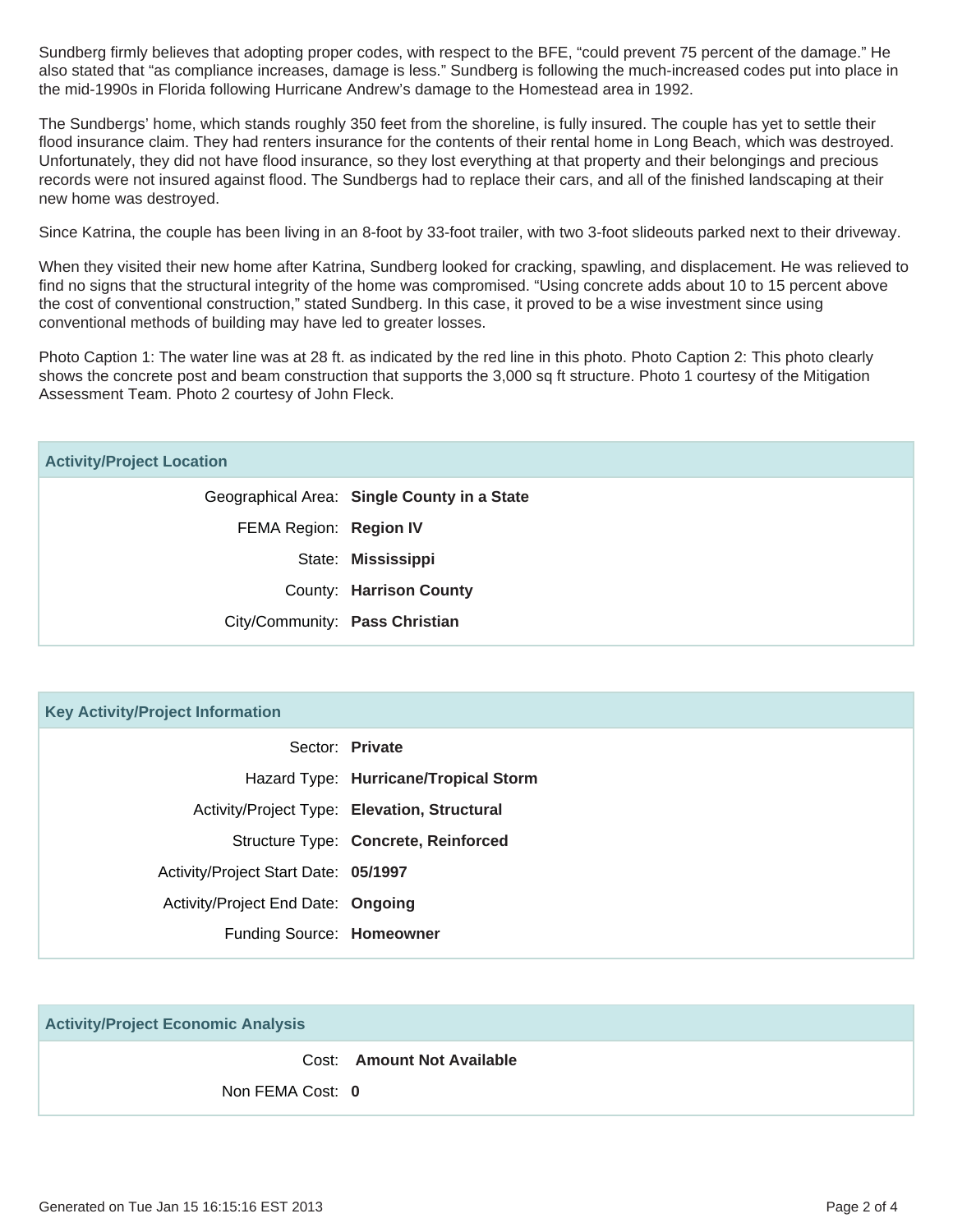| <b>Activity/Project Disaster Information</b>     |                                                             |
|--------------------------------------------------|-------------------------------------------------------------|
| Mitigation Resulted From Federal<br>Disaster? No |                                                             |
| Value Tested By Disaster? Yes                    |                                                             |
|                                                  | Tested By Federal Disaster #: No Federal Disaster specified |
| Year First Tested: 2005                          |                                                             |
| Repetitive Loss Property? No                     |                                                             |
|                                                  |                                                             |

### **Reference URLs**

Reference URL 1: **http://www.fema.gov/business/nfip/**

Reference URL 2: **http://www.msema.org**

#### **Main Points**

- Scott Sundberg used his structural engineering knowledge and extensive research to design and implement the mitigation of his Louisiana home.
- The house, built out of concrete and elevated above the base flood elevation for the area, is constructed to withstand wind speeds of 180 to 200 miles per hour. •
- The partially mitigated home withstood the worst Hurricane Katrina could throw at it, proving the success of the mitigation efforts taken to date.



The water line was at 28 ft. as indicated by the red line in this photo.



Stronger building materials and techniques proved effective during Hurricane Katrina.